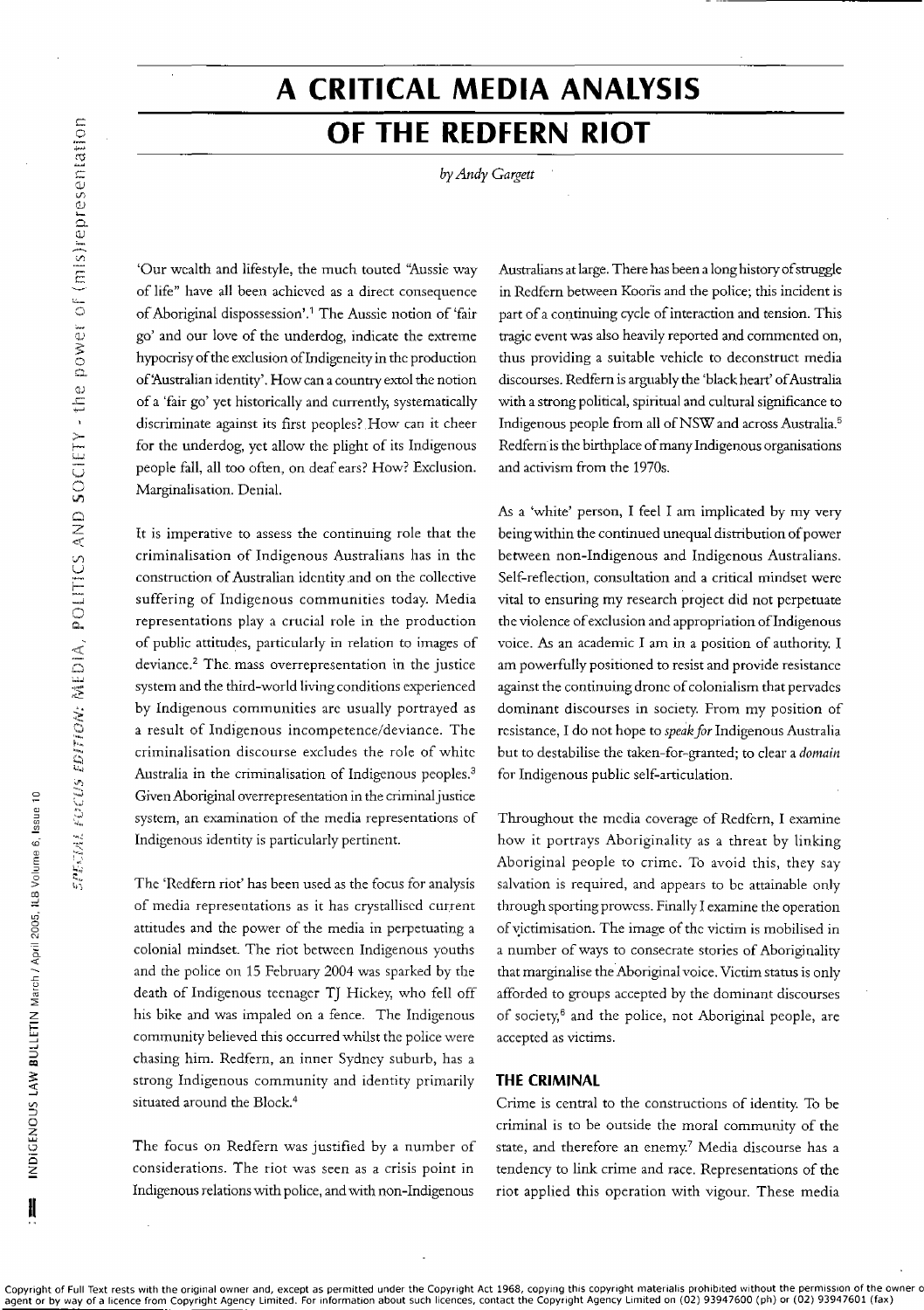Z

 $N$  BULLETIN March

GENOUS LAW

Cl z

**11**

 $\frac{1}{2}$ 

representations of the Indigenous criminal perpetuate negative, stereotyped opinions within mainstream Australia.<sup>8</sup> Continually throughout the media coverage Aboriginality is painted as criminal; as 'hopelessness, [as] depression, drug and alcohol addiction, and a life of petty criminality'.9 T]'s Walgett hometown is used as an example of the links between Aboriginality and crime. Throughout the discourse, T] is constructed as the typical criminal Indigenous youth, yet 'his criminal history was relatively light, at least byWalgett standards... [an area with a crime rate]  $2\frac{1}{2}$  times the state average'. The image of complete crime is created: outnumbered, 'the non-Indigenous locals, the 4D per cent minority', <sup>10</sup> are under siege by criminal Aboriginal people, out of control. The extraordinarily high crime rate is implicitly because of the town's predominate Aboriginality.

The media produce the Indigenous body as criminal. Indigeneity itself becomes crime. Similarly, Redfem is a symbol of Indigeneity and crime.

The problems of drugs, alcohol, domestic violence, sexual assault and chronic medical problems continue to rise among Redfern's urban Aboriginal population and there is little hope they can be contained... $^{11}$ 

The two terms become interchangeable: Indigenous people as criminal. Criminalisation as discourse controls representations of Indigeneity amongst the Australian population. It controls what is acceptable to think.

Marginalised is an Indigenous voice that challenges society's power relations which continue to subordinate the Indigenous population. The discourse of criminalisation is control, it reproduces Indigenous subordination. The criminalised body of the Indigenous person becomes an object of fear and thus a controlling agent is required, paving the way for law and order policies. '[Y]ou will hear story after story about the Aboriginal kids being out of control'.<sup>12</sup> The creation of fear demands a response to 'restore control'.

The continual portrayal of Indigeneity as criminal is explicit. It reduces the riot to acts of criminality, rather than acts of desperation or frustration. It reinforces the either/or logic that places Indigeneity outside legitimacy and into the world of deviance. It washes away the links between colonial legacies and Indigenous crime. It removes context and diversity from the issue, resulting in what Indigenous Senator Aden Ridgeway predicted:

No doubt people will over-simplify the images and the reports they have seen. Many will be quick to point the finger of blame at Aboriginal youth.<sup>13</sup>

## **THE SALVATION OF SPORT14**

Sport is created as 'the Indigenous saviour from crime. Media representations encourage the belief that to be Indigenous and non-criminal is the exception. To be a success is a rarity, and generally based on Indigenous sporting prowess. It is only through sport that Indigenous culture is readily accepted by mainstream culture:

Aboriginal Australians are the most gifted athletes on this earth. Therein lies their chance of survival and advancement.<sup>15</sup>

The underlying assumption is that freakish physical attributes are the only salvageable traits worth adopting into mainstream society from an ancient race. Survival and advancement means assimilation into mainstream culture and sport is the vehicle to accommodate this assimilation. Other Indigenous attributes are placed counter-posed to the mainstream. The richness and diversity of Indigenous culture is written only as an explicit challenge and threat as it is uniformly written as deviance.

T] is constructed as the typical Indigenous youth, a 'happygo-lucky boy who played football with quicksilver bare feet. .. Then he entered his teens **--** and things began to change. The football cut out'.<sup>16</sup> Without sport, deviance and dysfunction is the inevitable result. Indicated by the example above, TJ is explicitly and continually linked to criminality.

## **FRONT LINE HUMAN TARGETS**

The media creation of the police as worthy victims strengthens the link between Indigeneity and crime. The construction of the Aboriginal criminal necessitates police presence in Redfem:

[T]he policing of the area is not overtly racist or heavy-handed. The blatant dealing, the public drunkenness, the routine thievery, would not be tolerated anywhere else in Sydney.17

The 'criminality' of Redfem is used to exonerate police and white roles in the riot and in Indigenous deviance. T] is portrayed as a criminal in hiding: he 'would have been fully aware he was wanted ... He kept low in Sydney, enmeshed in the netherworld of the Block in Redfern'.<sup>18</sup> This while denying claims that T] Hickey was being unreasonably chased at the time of his death. The loaded language of 'netherworld' operates here to make the distinction between the criminal and non-criminal. It creates Indigenous people as criminal and the police as non-criminal; hence the police over~presence in Redfem was justified.

Justified police presence removes any 'residual doubt'19 over police involvement in the death of TJ Hickey, thereby absolving the police of involvement in the riot. The riot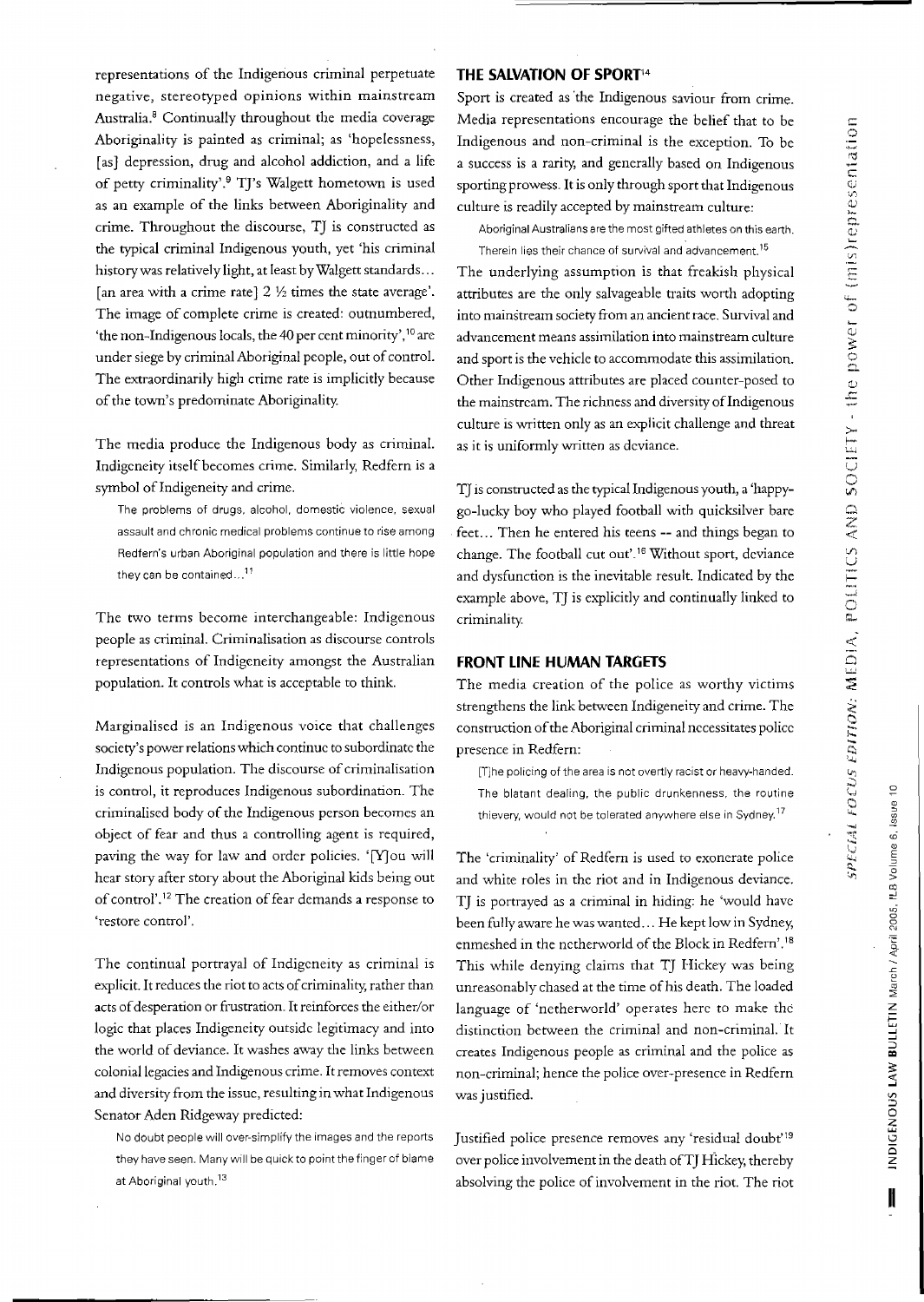$\epsilon$ 

 $^\mathrm{o}$ 

2005, ILB

n. «

March

**LLETIN** 

OIl .<br>ا<br>ا

**Z**<br>Z<br>D<br>LOENO

**III**

e<br>D<br>U

C)

.<br>مارچ<br>مارچ

 $\frac{1}{2}$ 11a11

represe

Vl E

 $\ddot{\circ}$  $\mathbb U$ **:5:** 0 n.

'1) **..!::**

;>- f-- "'-'

U 0 V',  $\mathcal{L}$ Z  $\prec$ i<br>Til  $\equiv$ ្ត is represented as borne out of an Indigenous perception that Hickey was being unreasonably harassed. The denial of this claim serves to marginalise the view that Hickey's death was the culmination of crisis and tension between police and the Indigenous community. The police are constructed as neutral characters in the lead up to the riot; simply doing theirjob. During the riot this neutrality is replaced with victimisation - police sacrifice their wellbeing to return order to the streets.

In the face of this pervasive construction of neutrality and justification, Indigenous claims of police racism and overpolicing are muted. Gail Hickey, TJ's mother, describes police as 'nasty... They treat our kids like dogs';20 yet such quotes are left in the margins. They are never supported or backed up with evidence. Further, these comments are often situated near the end of an article. The structure of the newspaper operates here to marginalise Indigenous voice. The layout of the newspaper compels the reader to a 'readily accessible conclusion' at a glance;<sup>21</sup> therefore, a waning of the readers' attention as an article progresses is foreseeable. My analysis revealed that when Indigenous views were included, they were generally placed towards the end of the article. With no support, no evidence, and relegated to the end of articles this Indigenous protest, although technically voiced, is actually muzzled.

Police malpractice is written out of media representations. Birch's analysis of the riot indicated that:

[N]o members of the NSW police force have been cited for provocation or violence despite witnesses stating that the police had not only incited the initial confrontation but had themselves acted violently. $22$ 

The silencing of criticism of police action, and the complete omission of eyewitness accounts of police inciting violence and violent behaviour is crucial to the 'us versus them' construction that shaped media representations. Silenced is the voice that speaks of historical and continuing systematic over-policing and harassment of Indigenous communities by the police. Marginalised are articulations of police violence, and the Indigenous voice that all too well remembers that the police did the dirty work of 'the heads' (the government).<sup>23</sup> Denied is the extensive history of institutionalised police violence against Indigenous people and communities. Without an understanding of Indigenous mistrust and angst towards the police, the police *do become* victims and Indigenous people *do become* threats.

Indigeneity is demonised while the police are championed. The policing of Indigenous communities is represented as justified; their resultant victimisation constructs them

as the bastions of order - they suppressed a 'riot, in which 40 police officers were injured in a sustained assault from hordes of Aborigines'.<sup>24</sup> The thin blue line protects social order and stability against the threat of these 'Aboriginal hordes'. The dichotomies of order/disorder, civilisation/ barbarism, us/them are manifested continuously. A process that simultaneously marginalises the Indigenous cry of pain whilst further cementing the naturalness of police neutrality and justified presence in Redfem, and Indigenous communities throughout Australia. The enactment of these dichotomies ultimately leads to the mutually exclusive distinction between those who feel police action was justified and those who contextualise the riot by listening to an Indigenous point of view. This contextualisation is constructed as making excuses.

As a child, I'd always fear. 'get down in the car, jungais [police] coming.' I'd always fear, jungais were like the 'douligar', a fear that was always built in us. $25$ 

The Indigenous discourse that speaks ofhistorical fear and mistrust is written out of the public psyche simply as a 'myth', or worse, a 'luxurious falsehood'.<sup>26</sup> The implication is that the solution to prevent another 'Redfem riot' is to deny Indigenous historical fear. One cannot sympathise with the Indigenous perspective without simultaneously administering blame to the police. It is constructed as anti-police, as disorder, as barbaric and most of all as one  $of$ *them.* 

#### **CONCLUSION**

The violence of colonialism is repeated over and over again as the media continue to write Indigeneity as deviant. This power helps construct a public psyche that 'condone [s] an endemic system of violence perpetuated against Indigenous people that inevitably produces a violent response when no other defence is available' 27 This violent response to violence, as manifested in the Redfem riot, can be commonly witnessed through Indigenous dysfunction, alienation, substance abuse and crime throughout Australia. Public discourses such as the media ensure that this violent cry for help is constructed as Indigenous deviance, due to an innate criminality. The driving purpose of this work has been to debunk the perceived naturalness of these representations.

My analysis of the metaphor has shown that threats and victimisation work together to exelude Indigeneity from the production of Australian monoculturalism. If mainstream society's inherent whiteness is challenged by the cultural power of Indigeneity then it is written as threat. If Indigeneity is constructed as threat, it can be legitimately marginalised. The police, representing